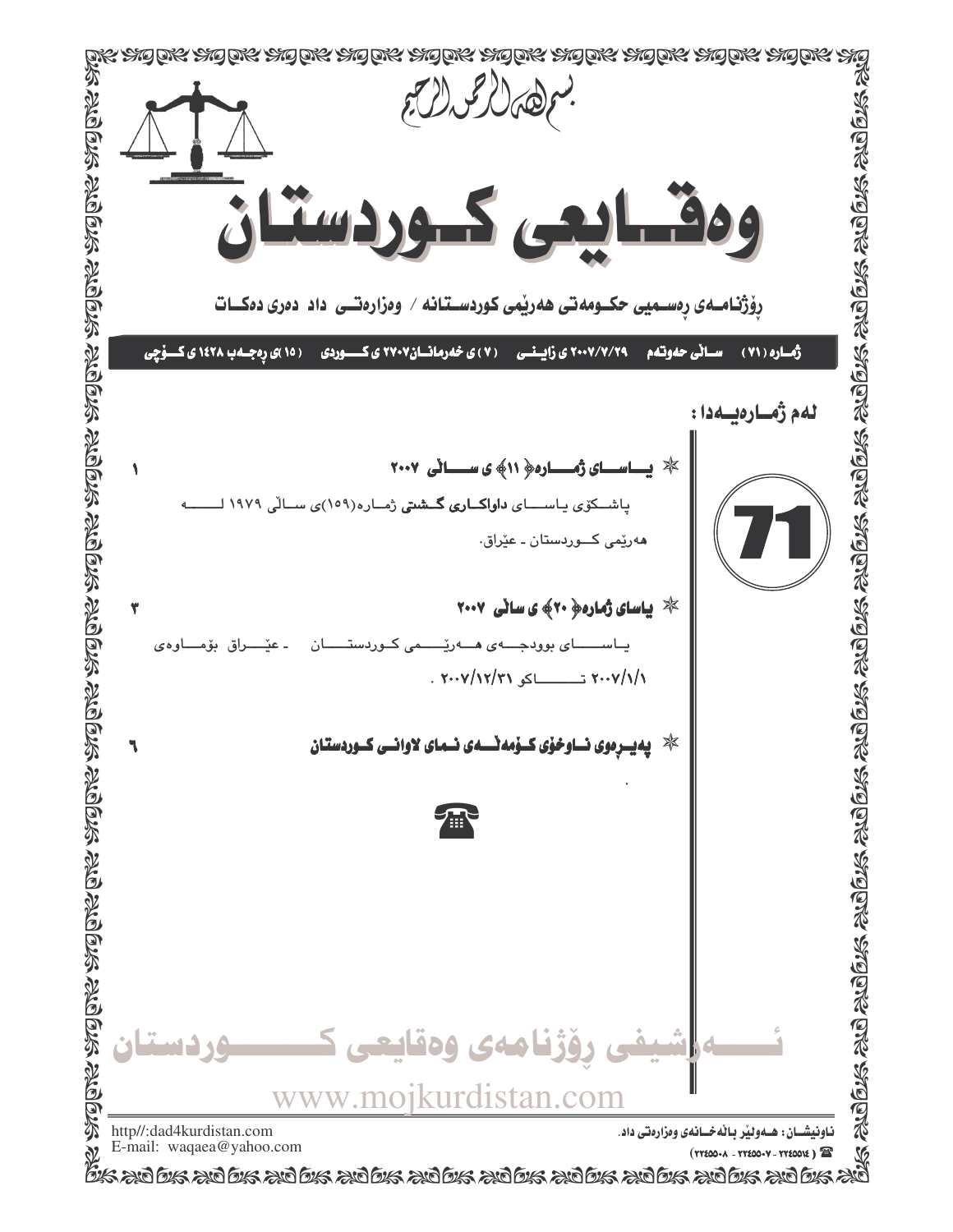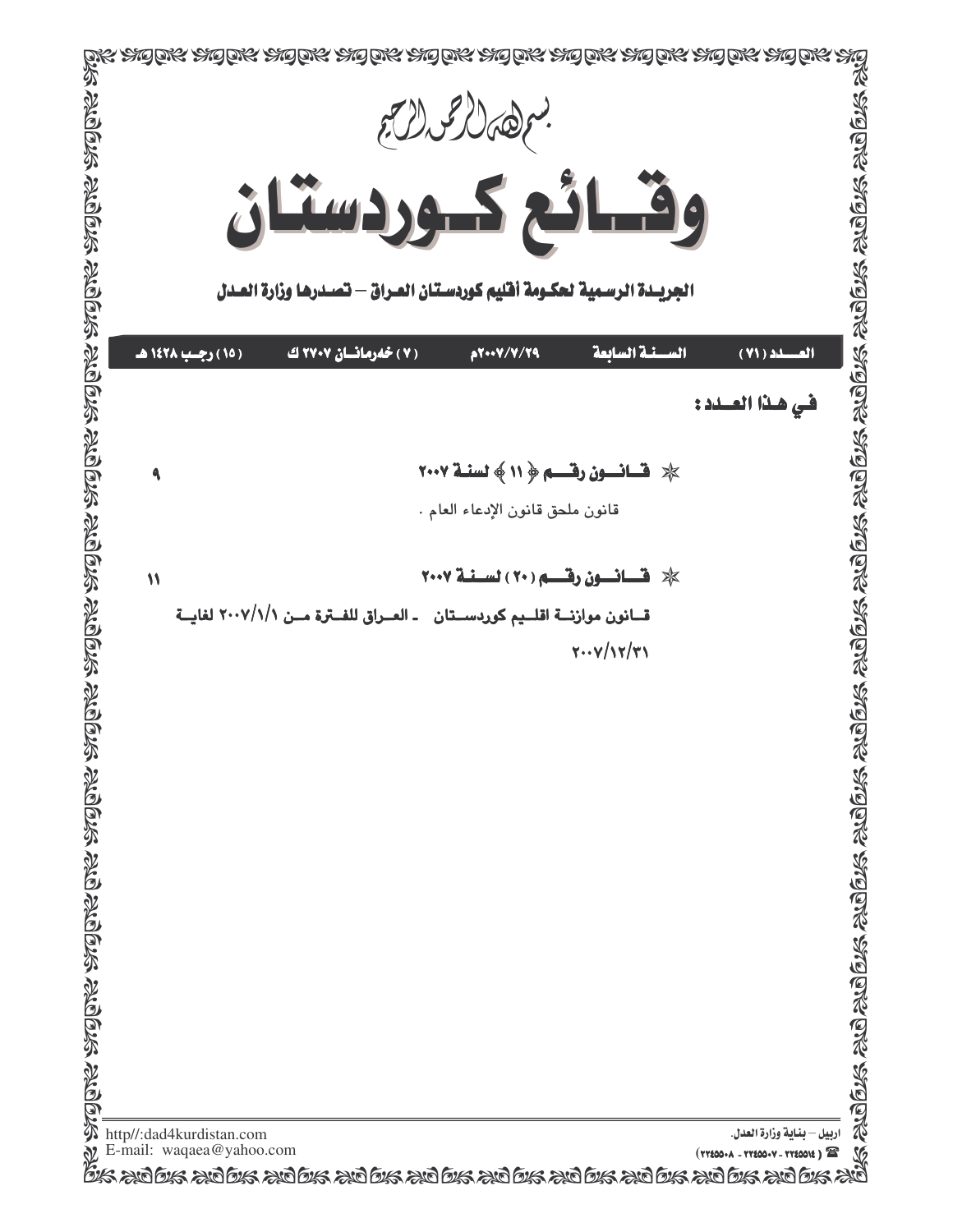هەربمى كوردستانى عبىراق سـەرۆكـايەتى ھەرێـم سـەرۆك

# به نساوي گەنسەوە

بريسار

.<br>ژماره ( ۲٤ ) ساٽي ۲۰۰۷

# یاسای پاشـکوّی یاسای داواکاری گشـتی

بــه پێی ئـــهو دهســــهلأتهى لــــه بـــرِگـــــهى (۱)ى ماددهى (۱۰)ى (ياســـــاى ســــهرزكايهتى هـــهریمی کوردستان – عیـْـــراق)ی ژماره (۱)ی سالْمی ۲۰۰۵ی ههموارکراو پیْمان دراوهو، به پالْپشتی ئەو یاساکارییهی ئه نجومهنی نیشتمانی کوردستان – عیّراق کردویهتی له دانیشتنی ژماره (۲۹) له ۲۰۰۷/٦/۲۷ بريارمانـدا به دەركــردنى:

# باسای ژماره ( ۱۸ )ی ساٽي ۲۰۰۷ باسای پاشکوی باسای داواکاری گشتی ژماره ( ۱۵۹ )ی سائی ۱۹۷۹ له ههریمی کوردستان ــ عیراق

### ماددەى يەكەم :

ئەندامانى داواكارى گشتى ئەوانەى لە خزمەتكردندا بەردەوامن بە پێى پلە وپۆلىن وكۆنى ئەو پۆستەى تێڽدان، له کاتي دەرچووني ئەم ياسايە بە دادوەر دەژمێردرێن، ھەمان ئەو حوکمانەي بەسەر دادوەراندا ييادە دهکري دهيانگريٽهوه و، ههموو ماف و تايبهتکاريهکاني دادوهرانيش دهيانگريٽهوه٠

### ماددەى دوومم :

سالاني خزمهتکردني ئهنداماني داواکاري گشتي که دهکهونه ژێر حوکمي ماددهي (۱)ي ئهم ياسايه و يۆلىن و يۆستەكانيان و كۆنىيان ، بۆ مەبەستى ييادەكردنى حوكمەكانى ياساي دەسەلاتى دادوەريى ھەرپمى كوردستان ژماره (١٤)ی سالّی ١٩٩٢ی ههموارکراو، یا ههر یاسایهکی دیکه که جنگای دهگریتهوه، دهژمیردریّ.

# ماددەى سىيەم :

ئەندامانى داواكارى گشتى ئەوانەي حوكمەكانى ئەم باسابە دەبانگريتەوە لە كارەكانيان بەردەوام دەبن كە له دهقی باسای داواکاری گشتی ژماره (۱۵۹)ی سالّی ۱۹۷۹ ی ههموارکراو دا هاتووه.

### ماددهی چوارمم :

کارکردن به برگهکانی یهکهم ودووهم و سنیهم له ماددهی ژماره (۱) له یاسای داواکاری گشتی ژماره (۱۵۹)ۍ سالي ۱۹۷۹ی ههموارکراو له ههريمي کوردستان رادهگيري و ئهمهي خوارهوه جێي دهگريتهوه :ـ

**لِيُهُگُهُمْ:** ياراستنی سيستەمی ھەرێمی کوردستان وینچینەکانی و مالٌ وسامانی گشتی لە چوارچێوەی چاودێری مەشروعىيەت و چەسپاندنى سەروەريى ياسا وچاك پيادەكردنى حوكمەكانى٠

**فوومم:** بەشداریی کردن لەگەڵ دادوەریی ولایەنە پسىۆرەكان لە ئاشكراكردنی كردنی خێرای كارە تاوانكارىيەكان و کارکردن بۆ زوو يەکلاکردنەوەی کێشەکان و خۆلادان لە دواخستنى دادگايى کردنەکان بەبىؒ ھۆ،

\_ بەتايبەتى ئەنٌ تارانانە*ي* كە پەيۋە قى<mark>ي</mark>ان بە ئاسايشى مەرلە دىسىستەمى دىموكراتيەرە ھەيەت سىڭى<mark>لى</mark>ن

# ماددەى يېنجەم:

كاركردن به ماددهى (٤٢) بالساكة (إداهگيل) والمعلمي الحواراول كميل لاهگريته وه :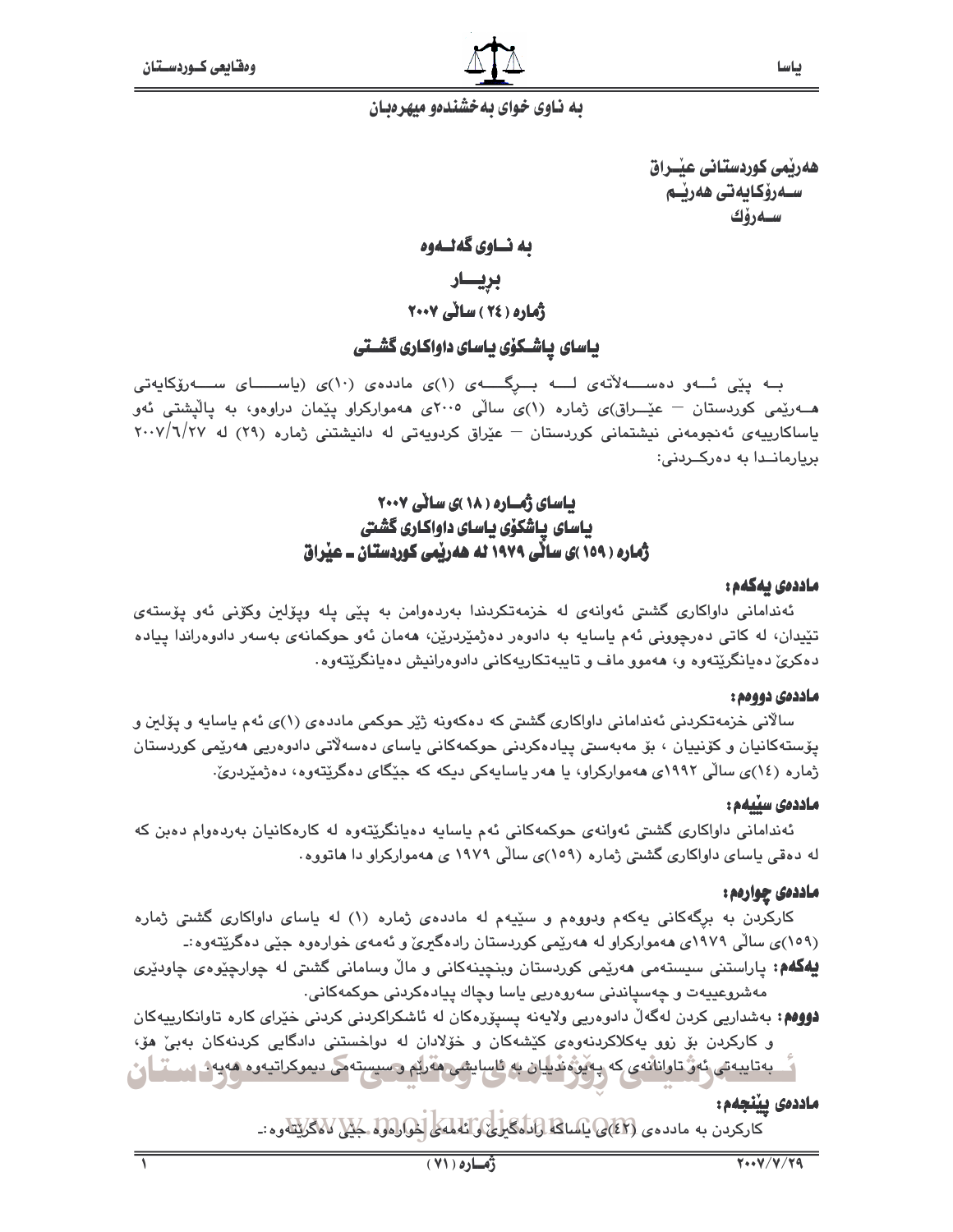**دووهم :** ئەندامى داواكارى گشتى دواى ئەم سوێند خواردنەى خوارەوە دەس بەكارەكەى دەكات:

﴿ بِــه خــوای گــهوره ســوێند دهخــۆم کــه کارهکــانم بــه باشــترین شــێوه و بــه هــهق وراســت ورهوان جێبـــهجيّ بکـــهم و پاســــاکان بــــه تـــهواوي و دهســــپاکي و بــــيّ لايــــهني پيادهبکـــهم وخوا لەوەي دەيلٌٽم شاھىدە﴾.

**سییهم:** سهرۆکی داواکاری گشتی له بهردهم سهرۆکی **م**هریم و به ئاماده بوونی وهزیری داد سویّند دهخـوات و ئەندامانى داواكارى گشتى دىكەش سويند لەبەردەم ئەنجومەنى دادوەرى ھەريم دەخۆن.

# ماددەى شەشەم :

کارکردن به برگهی (٦) له ماددهی (٤٩)ی یاسای ژماره (١٥٩)ی سالّی ۱۹۷۹ی ههموارکراو رِادهگیریّ.

# ماددەى جەوتەم:

کارکردن به بهکارهێنانی ئهم زاراوانهی خوارهوه له ههرێمدا رادهگیریّ:

( ئامانجەكانى شۆرش ، كەرتى سۆشياليستى،ئەنجومەنى داد ، ئەبى غريب) و زاراوەي (ريكخراوەكانى کۆمەلگای مەدەنى) جێگەی زاراوەی (ئەنجومەنە میللیەکان و رێکخراوە کۆمەلايەتیەکان) دەگرێتەوە کە لە یاسای ژماره (۱۵۹) ی سالّی ۱۹۷۹ی ههموارکراودا هاتووه.

### ماددەى ھەشتەم :

دەســـتەواژەي (ســــەرۆكى ھــــەرێم)شــــوێنى دەســــتەواژەي (ســــەرۆك كۆمــــار) ودەســــتەواژەي (مەرسىـــــوومى ســـــــــەرۆكايەتى ھــــــــەرێم) شـــــــوێنى (مەرســـــــوومى كۆمــــــارى) و دەســـــــتەواژەي (ئەنجومـــــەنى دادوەرى) شـــــوێنى (ئەنجومــــــەنى داد) دەگرنــــــەوە، لەگـــــەلْ لادانـــــى دەســـــتەواژەي (ئەنجومــــەنى ســــەركردايەتى شـــورش) لــــە ھــــەر شـــوێنێك كــــە لــــە ياســــاى داواكـــارى گـــشىتى دا ماتبـێ بۆ مەبەستى ييادەكردنى حوكمەكانى لە مەرێمى كوردستاندا٠

### ماددەى نۆيەم :

کار بەھيچ دەقێکى ياسايى يا بريارێك ناكرێ گەر لەگەڵ حوکمەکانى ئەم ياسايە ناكۆك بن.

### ماددەى دەبەم :

ئهم ياسايه له رۆژي دەرچوونيەوە جێبەجىٚ دەكرىٰ و له رۆژنامەي فەرمى ( وەقائيعى كوردستان) دا بلاّو دەكرێتەوە.

> مەسىعود بسارزانى ســەرۆكى ھەرپمى كوردســتان – عيْــراق

> > هەولتى ۱۷ / یوشیهر / ۲۷۰۷ کوردی ۸ / تەموز / ۲۰۰۷ زايينى ۲۳ / جمادی الثانی / ۱٤۲۸ کۆچی

مرشیفی رؤژنامەی وەقايعی ك ــوردستان

www.mojkurdistan.com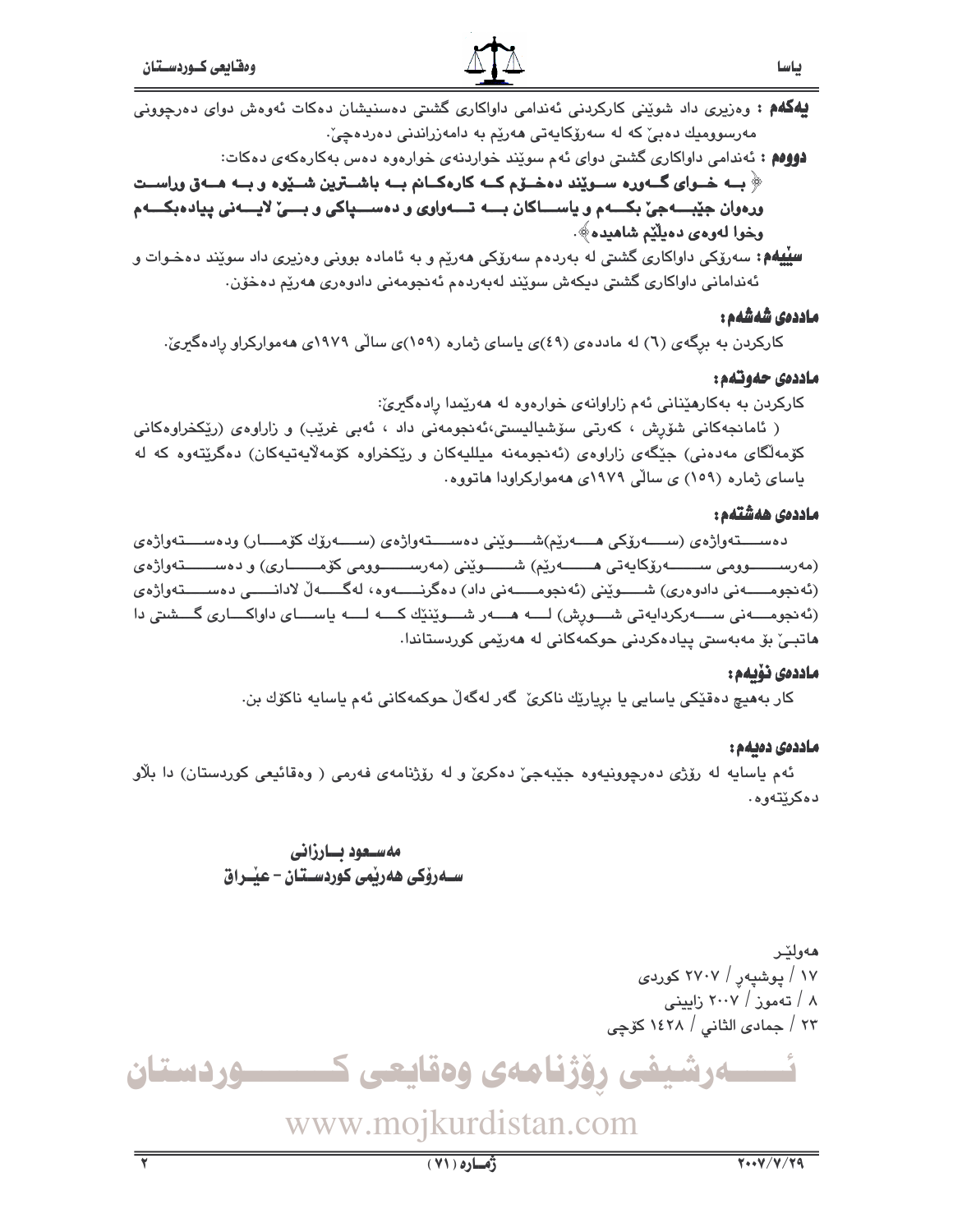# بهذاوی خوای به خشنده و میهرهبان

ھەربمى كوردستانى عبراق سەرۆكايەتى ھەرپە سەرۆك

بەناوى گەنەوە بريار ڈمارہ ( ۲۲ ) ساٹے ۲۰۰۷ باسای بودجهی ههربمی کوردستان ــ عیراق بوهاوهى ٧٠٠٧/١/١ تاكو ٧٠٠٧/١٢/٢٠

به پێی ئەو دەسەلاتەی لە برِگەی (۱) ی ماددەی (۱۰) ی (یاسای سەرۆکايەتی ھەرێمی کوردستان – عیّراق)ی ژماره (۱)ی سالّی ۲۰۰۵ ی ههموارکراو پیّمان دراوهو، به پالیشتی ئهو یاساکارییهی ئهنجومهنی نیشتمانی کوردستان – عێراق کردویهتی له دانیشتنی ژماره (٢٤ ) له ۱۸/ ۷ / ۲۰۰۷ بریارماندا به دەرکردنی:

# باسای ژماره(۲۰ )ی سانی ۲۰۰۷ باسای بودجهی ههریمی کوردستان ــ عیراق بهُ ماوهي ٧٠٠٧/١/١٧ قاكو ٧٠٠٧/١٢/٢٠

### ماددەى يەكەم :

گوژمهی تهنیا(۷۸٤۷٦٦٠) (حەوت ترلیۆن و هەشت سەد و چل و حەوت ملیار و شەش سەد و شەست ملیۆن دینار بۆ سالی دارایی ۲۰۰۷ تەرخان دەكرى و بەم جۆرە دابەش دەكرىٰ:

- يهکهم: گـــوژمهي (٢٢٨٥٥٥٦) تهنيا ( دوو ترليۆن و دووسهد و ههشتا و پێنج مليار و پێنج سهد و پهنجا **شەش مليۆن دېينار**) بۆ پرۆژە سەرمايە گوزاريپەكان.
- دووهم: گــــــــوژمهى (٥٥١٨٢٨٧) نـهنمنيا (پێپنج ترليۆن و پێپنج سهد و ههژده مليار و دوو سهد و ههشتا و **حەوت مليۆن دېنار**) بۆ خەرجيەكانى كارپێكردن.
- سٽيهم: گوژمهي (٤٣٨١٧) تهنيا (چل و سيّ مليار و ههشت سهد و حهڤده مليۆن دينار) بوّ خهرجيـهكاني ئەنجومەنى نېشتمانيى كوردستان ـ عىراق٠

ماددەي دووەم:

داماتی بودجهی مهریمی کوردستان بۆ سالّی دارایی ۲۰۰۷ لـه سهرجهم خهرجییهکانی بودجهی " فيدراني (٩/٩٨٢٣ه)" تەنيا (يَبْنُجُ تَرْلِيوْنَ وَ؟ نَوْسُه دِرُوهاشكَ وَ دور)مليار و سى سـەد و يەنجا و شـەش، مليۆن دېنار) دەخەملىيىدرى، www.mojkurdistan.com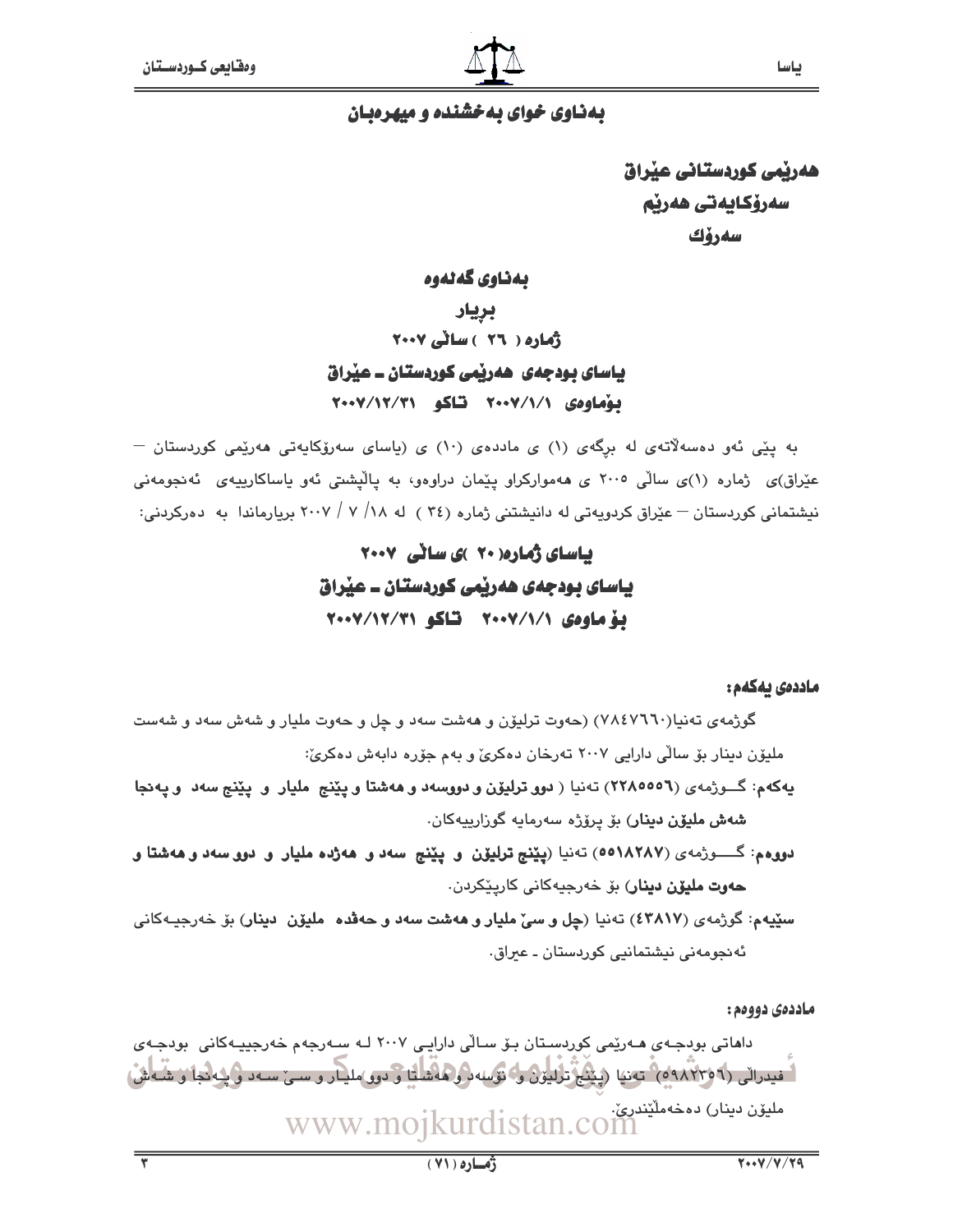### ماددەى سىيەم :

وەزارەتى دارايى ھەرێمى كوردستان ـ عێراق يارەي حـساباتى وەزارەتـﻪكان و فەرمانگـﻪكان بـﻪ يێـﻰ داھاتى دارايى دەسكەوتوو دەگرێتە ئەستۆ٠

# ماددهۍ چوارهم:

سەرۆكى ئەنجومەنى نيشتمانيى كوردستانى عيراق بۆي ھەپە گوێزانـەوە لـە نـاو بودجـەي تايبـەت بـە ئەنجومەن يكات.

# ماددەى يېنجەم :

پهکهم: وهزیری دارایی دهسهلاتی ئهوهی ههیه گوێزانهوه له نێوان پیاره تبهرخانکراوهکانی پیهك دهروازهدا بکات جگه له فهسلّی مووجهکان، که دهشیؒ بۆی بگوی٘زرێـهوه و نابیؒ لێی بگوی٘زرێتهوه٠ دووهم: نابيٌ گوێزانهوه له نێوان تهرخانکراوهکاني گهشهيێدان له نێوان پارێزگاکاندا بکريّ.

# ماددەى شەشەم :

وەزیرى دارایى بۆی ھەيە گوێزانەوە بكات لە نێوانى پـارەی تـەرخانكراو بـۆ مەبەسـتى فەراھـﻪمكردنى تواناي خەرج كردن بۆ ئەو فەرمانگانەي كـه بريـارى لێـك كردنــەوەيان لـه وەزارەتێـك وخـستنيان بـۆ سـەر وهزارهتێکی تر دهدریؒ و وهزیری په پوهندیدار، بـۆی ههیـه گوێزانـهوه لـه چوارچـێوهی یـهك فهسـلؒ و یـهك يەكەي خەرج كردن بكات.

### ماددەي حەوتەم:

وەزیری دارایی دەستەلاتی یێدەدری بۆ خستنە سەری پـارەی تـەرخانکراوی گـشتی پـەسـند کـراو بـۆ بودجەی سالّی دارایی ۲۰۰۷ بەری٘ژەی ۱٪ لـه سـەرجەم تـەرخانکراوە پەسىند كراوەكـانی بودجـه بـۆ ئـەم مەبەستانەي خوارەوە:

**پەكە**م: تەرخانكردنى گوژمە يارە*ى* پێويست بۆ بودجەكانى فەرمانگە نوێپەكان لە ماوەى سالى دارايى ۲۰۰۷ دا.

دووهم: تەرخانكراوي نويٌ بخاته سـهر بودجـهي وهزارهت و فهرمانگـهكان بـۆ حالّهتـه ناكاوييـهكان كـه ئەنجومەنى وەزيران بريارى لەسەر دەدات.

ماددەى ھەشتەم:

وەزارەتىسى دارايىسى بىسە ھەماھىسەنگى كىسىردن لەگىسەل وەزارەتىسەكانى دىكىسەدا ِ وورده کــاريي ِ ميلاکــه کاني هــهموو وهزارهتــه کاني هــهريمي کوردســـتان مــ عـــيراق بـــوّ ســـالّي ا - دارایسسی ۱۰/۷ رئیستان ده خیلیان و له بخشه رکوشگیا این کولف به علی موقع سبه په سیستندگراوه کان کتابه) بودجهدا پهسنديان دهكات.<br>Stan.com www.mojkurdi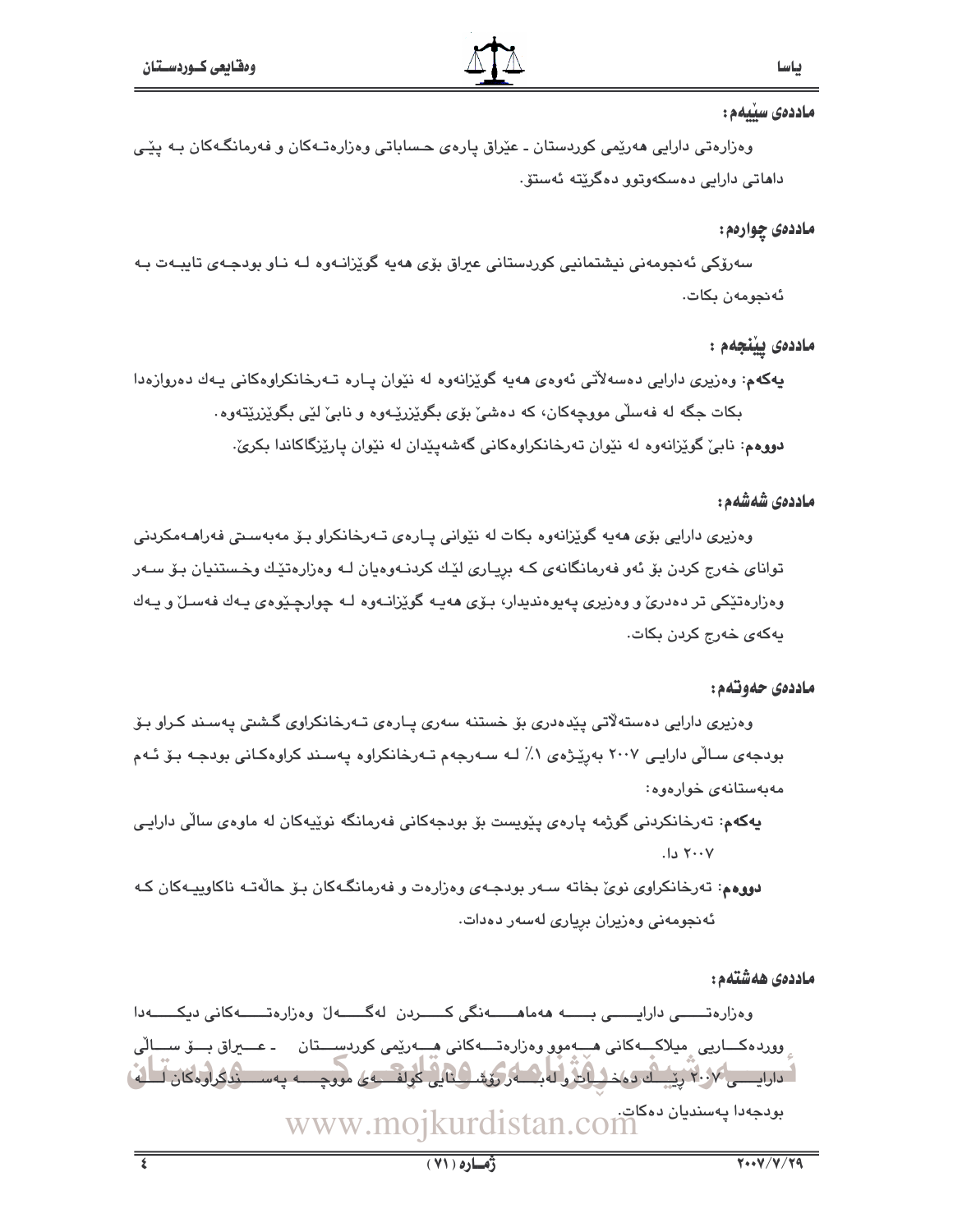#### مــاددەى نۆىمم:

- پهگەم: دەبیؒ وەزیری دارایی رێنمایی پێویست دەربچوێنیؒ بۆ دانانی سنوورێك بۆ دەستەلآتی خەرج كردن بۆ فهرمانگهکاني حکومهت له ماوهيهك که دوو ههفته له مێژووي دهرچووني ئهم ياسايه٠
- دووهم: وەرپـری دارایـی هــەر سـیٚ مــانگ جارێـك رایۆرتێـك لەســەرباری دارایـی یێـشكەش بـه ئەنجومــەنی نيشتمانيي کوردستان ـ عبراق دەکات.

ماددەى دەبەم :

- پهکـهم: وەزیـری په پوەندیـدار دەسـتەلاتى خــەرج کردنــى گوژمەپــەك لــە( ٢٥٠) ملیـۆن دینـار زیـاتر نــەبیّ بــۆ مــەر حاڭــەتێك مەپــە و بۆيــشى مەپــە دەســتەلأت بداتــە ســەرۆكى فەرمانگــەكانى ســەر بــە وەزارەت بۆ خەرج كردنى گوژمەيەك لە(١٠٠)سەد مليۆن دينار زياتر نەبىؒ.
- گوژمەيــەكى ھەيــە لــە(١٥٠) ســـەدو يـــەنجا مليــۆن دينــار زيــاتر نـــەبىؒ بــۆ ھــەر حالّــەتێك لەگـــــەلّ رەچـــــاوكردنى خــــــۆ نەخــــــستنە نـــــاو هــــــيچ ئيلتيزامێــــك كــــــه پـــــشتيوانەي تەرخانكراوى لە بودجەدا نەبىْ.

#### ماددەى بازدەم :

گوژمــــه يــــارەي پيتاكــــهكان كــــه بــــه وەزارەتـــــهكان و لايەنـــــه نەبەســــتراوەكان بــــه وهزارهت بهخــــشراون دواي ئــــهوهي كــــه لهلايــــهن وهزيــــرى داراييــــهوه قــــهبوول دهكــــرين بــــه داهـــاتێکي کۆتـــايي بـــۆ بودجـــهي گـــشتي تۆمـــار دەکـــرێن، بـــه مـــهرجێك وەزيـــرى دارايـــي لـــه يستشتيوانهى تستەرخانكراوى وەزارەت يستا لايەنستە نەبەسىستراوەكان بستە وەزارەت تىسەرخانى بکات تاکو بۆ ئەو مەبەستەي کە لە يێناويدا بەخشراوە خەرج بکرێت.

### ماددهي دوازدهم:

وەزیرى دارایى بۆی ھەيە رِيْنمايى پِيْويست دەربچوێنى بۆ ئاسانكاریى حوكمەكانى ئەم ياسايە٠

#### ماددەي سىردەم:

ئــهم ياســايه لــه رۆژنامــهى فــهرمى ( وەقــائيعى كوردســتان ) دا بلاودەكريتــهوەو لــه رۆژى (۲۰۰۷/۱/۱)موه کاری پیّ دهکریّ.

# مسعود بارزاني سەروكى ھەربىي كوردستان-عبراق

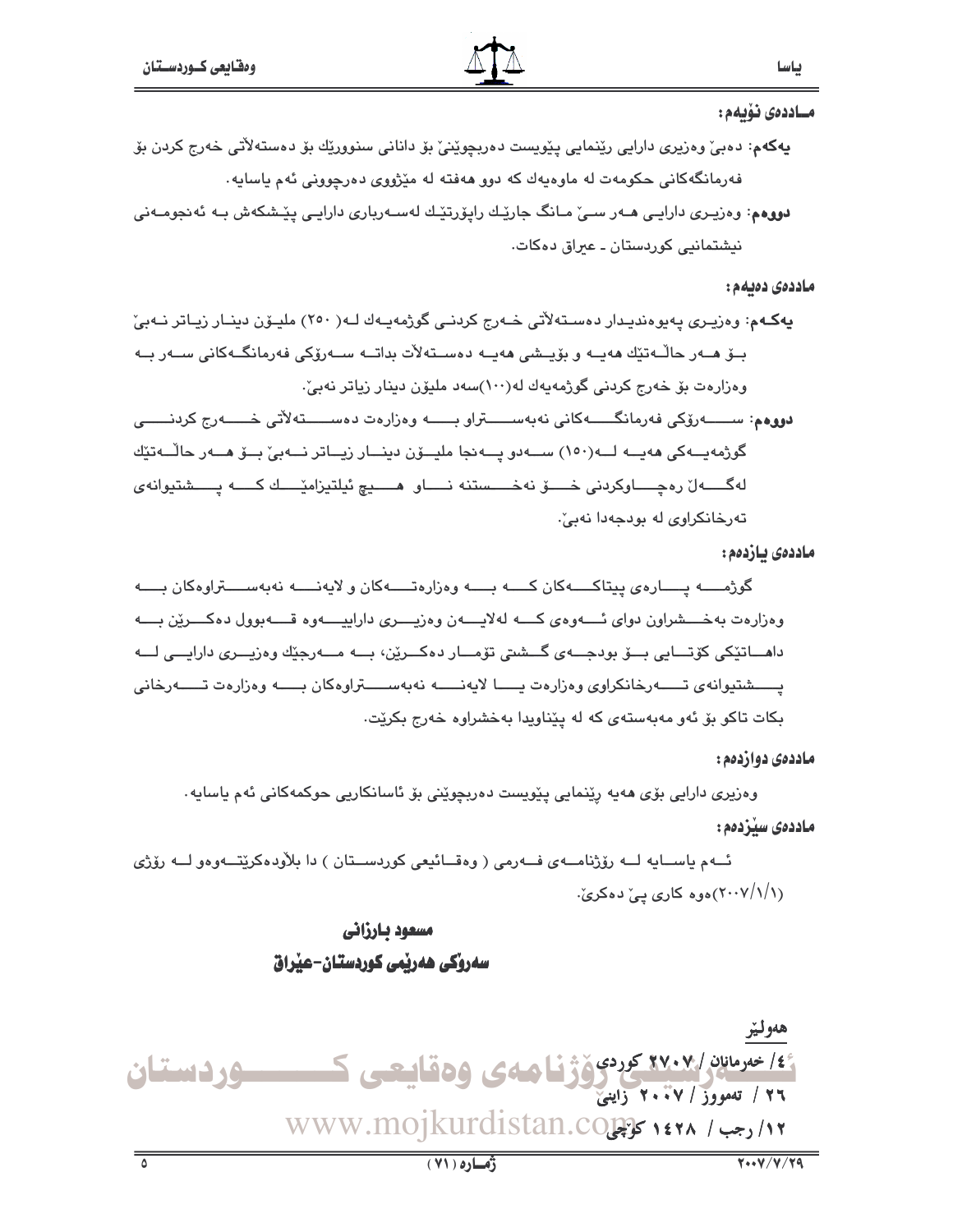# كۆمەتەي نمساي لاوانى كوردستان رهساره: ۲۵ ريكەوت : ٧/ / ٥ / ٢٠٠٧

ئامساژه بسه مساددهى ( ٧ و٨ ) لسه ياسساى كۆمەلسەكان ژمساره (١٨) سىسالى ١٩٩٢ ئەنجومــــەنى نيــــشتمانى كوردســــتان – عيْــــراق، مۆلْــــەتمان وەرگــــرت لــــە وەزارەتــــى نــــاوخۆ بــــە نوســـــــراوى ژمـــــــاره ﴿ ١٨٤٤/٤٠٥ ﴾ لـــــــــــــــــــــوتــى﴿ ٢٠٠٦/٢/١٦ ﴾دا بويـــــــــــــ رژيدـــــــــى نـــــــاوخوّى کۆمەلەکەمان بەم شێوەي خوارەوە دەبێت:

پەيسرەوى ناوخسۆ

# بەنىدى يەكىمم :

ناوى كۆمەلّە:

# کۆمەلّــەی نمـای لاوانی کـوردســتـان

به نما ئاماژهى ييدهكريت. نما له زمانى كورديدا ماناى (گەشە) سنوري چالاکپهکاني کۆمەڵە لە گشت شار و شارۆچکەکانى کوردستاندا دەبێت

# بەئىدى دووەم :

ئازادى ، نويْگەرى ، داھێنــان

# بەنىدى سىسىنىمە:

ييتناسسەي ئسارم

ئارمی کۆمەلە بریتیە لـە (بازنە،نەخشەی کوردسـتانی گـەورە، دەسـتێك، پـەرتوكێك، رەنگـی خـاكی و شین) بازنه به مانای گۆی زەوی، نەخشەی نیوبازنەکە نەخشەی کوردستانی گەورە، دەستى نێونەخشەکەو يەرتوكەكەش دەستوو يەيامى لاوان دەگەيەنێت، رەنگى خاكيش رەنگى خاكى كوردستانە رەنگى شىينيش بۆ ئامانج بەكار دێت)

ئـازادى بېروبېركردنــهوه بنــهماى رهخـساندن و كردنــهوهى كــۆتى فكـره، نوێگــهريش نــوى بونــهوهى كۆمەلگايە لەبىركردنەوەو توانا، بەھرەوداھێنانىش

ئەودەسكەوتەوســەرمايە رمــزى و گەوھەريانەدەگريتــەوە لــە بزوتنــەوەي زانــست ويــەھرەي و توانــاي جۆراوجۆر جۆرەكانى لاوان خۆيان كەبە دەستى دێنن.

یتناسسەی گشستى كسۆمسەئسسە لىدى كۆمەلەيكىلەكى ماسەدەنى ھۆگەرلەكتۈپە ئىجەمگۈڭ كىلى مىنىلىسىەدى بىسەمىگەن كۆلئاكتىلاش، لاوان بـــه گـــشتی بـــیّ جیــــاوازی و ببروبۆچـــونی نهتــــهوهی و،سیاســـی، ورگــــهزی، خــــهبات دهکـــات<br>W W W . MO] KUI CISTAN . COM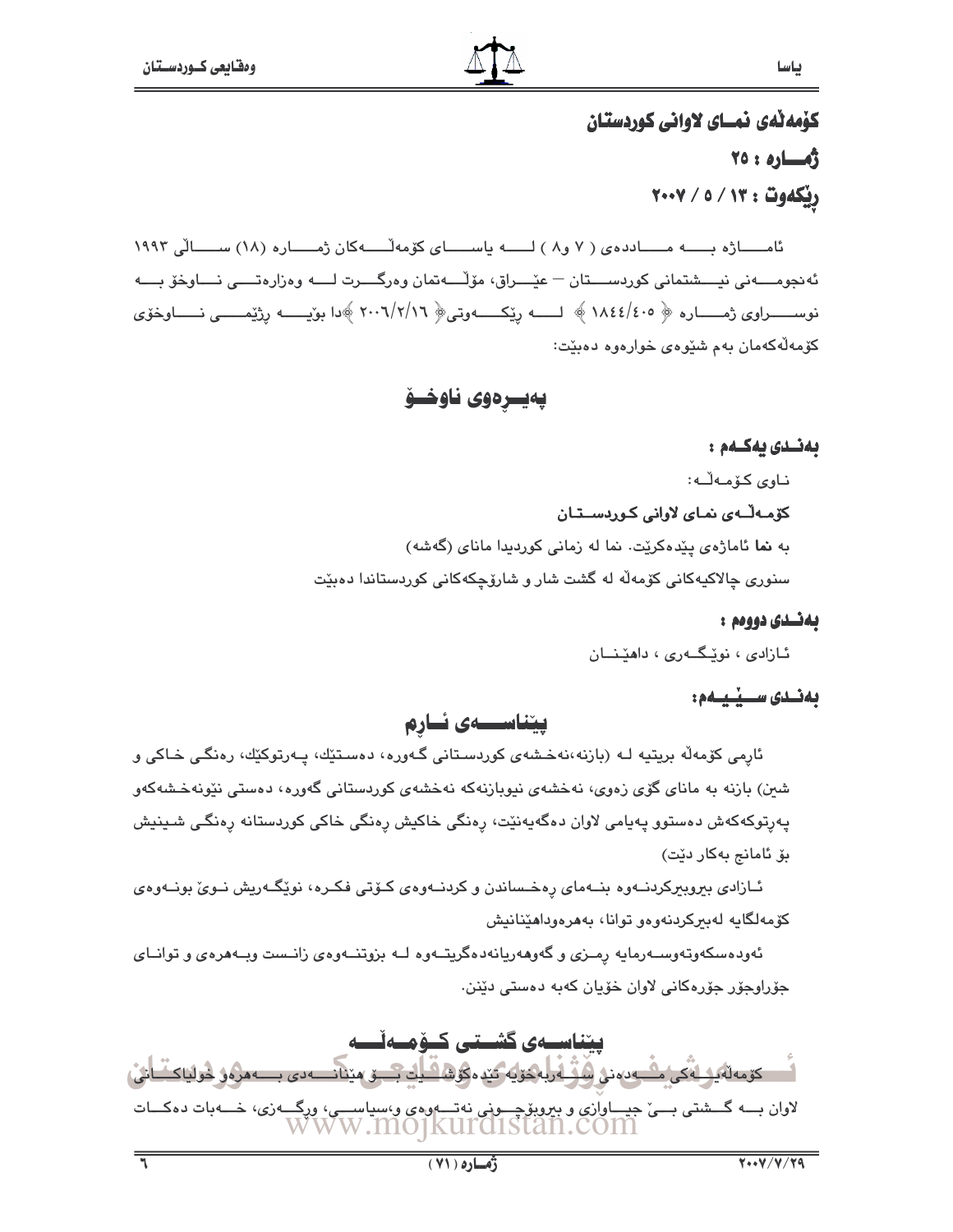بۆنەھێـــشتنى ئـــەو بەربەســـتو كۆســـيانەي كەمـــەوداي ئـــازادى لاوانـــە بەرتەســـك كردۆتــــەوە، هسهروهها سستراديژي ئسيش كردنسه بسق گهرانسهوهو وهركرتنسهوهي متمساني لاوان بسه عسهقل وبيرې خۆيان ، به گێانێکي نۆي لاوان پهروهرده دهکات

دروشسهه كسانى كسؤمسه تسه

# نويگەرى ئسازادی بیسر داهيشنسان

# بەنىدى بەكىم

- ۰۱ بـــه رهوییش بردنـــی پرۆســـهی مهدهنیـــهت لـــه بـــواری کۆمهلایـــهتی دا و چاکـــسازی کردنـــی کهلتوری کۆمەلگا لە سەر شێوازێکی ماوچەرخ.
- ۲. برووابـــــون بــــــه هەموومافـــــــهکانى لاو و بوژانــــــهوه٤ ئەوسەرچـــــاوانەي ئەبنـــــــه ياليـــــشت بـــــــوّ خزمەتكرىنى لاو
	- ۰۳ قبولکردنی نوێگەری بەدىيوە روناكەكەی دا.
- ٤. بروابون به مافسه کاني ژنسان و ئسيش کسردن بسوّ کسهم کردنسهوهي جياوازيسه کوّمه لايسهوتي و سياسي و ئابوريەكان لەگەل يياودا.
- ٥. فـــشارهێنان بـــــوّ دهوڵـــــهت بوّگهرانـــــهوه و وهرگرتنـــــهوهى مافـــــه لـــــهبير كراوهكــــانى لاو يــــان ئەو لاوانەي دابراون لە عەقلى سياسى سەردەم يان دابراون لە ئاراستەي نويّ.
- ٦. سىسەرلىمە نىموى تەفىسىركردنەوەي ئىمو حيكايەتانىمەي كىمە پاشىمخانى رۆشىىنبىرى كىموردى ىئى دەولەمەند دەيتت.
- ٧. يـــــەروەردەكردن ويێـــدانى ئــــەو تێزانــــه بــــه عــــەقلّى لاوكــــه بنــــهماي شۆرشــــى كـــورد بـــۆ رزگاري باوهري يې هيداوه له بواري نهتهوهيدا.
- ۸. قبـــول کــــردن و هێنــــاني هەرچــــەمکێکي تــــازه کــــه لهگــــهلّ شــــهيولّي نوێگــــهري جيهانــــدا ھاوئاھەنگ بىؒ بۆ سەربەستيكردنى لاو.
- ۹. ئيـــشكردن بــــه چـــهمكي فيمينيــــزم و كــــاركردن بۆســــهر بــــهخۆكردنيان و رزگاركردنيــــان و ههلوهشسانهوهی ئسهو دیوارانسهی کسه ریکسای ئسازادی ژنسان کوردیسان گرتسوه لسه بسواری کۆمەلايەتى وئاينى و ئابورى و سياسى دا .

١٠. خزمـــــــــه تكردني لاو بـــــــه تــــــازەترين ئاليـــــه تــ تـهكنــــــهلوژيا بــــــــق يـنشخـــــستنيان لــــــه بـــــواري ئەمەتبەر، ئىبرنى رسامۇنا ھەي ۋەقايىچى كىسىسسوردىستان

# www.mojkurdistan.com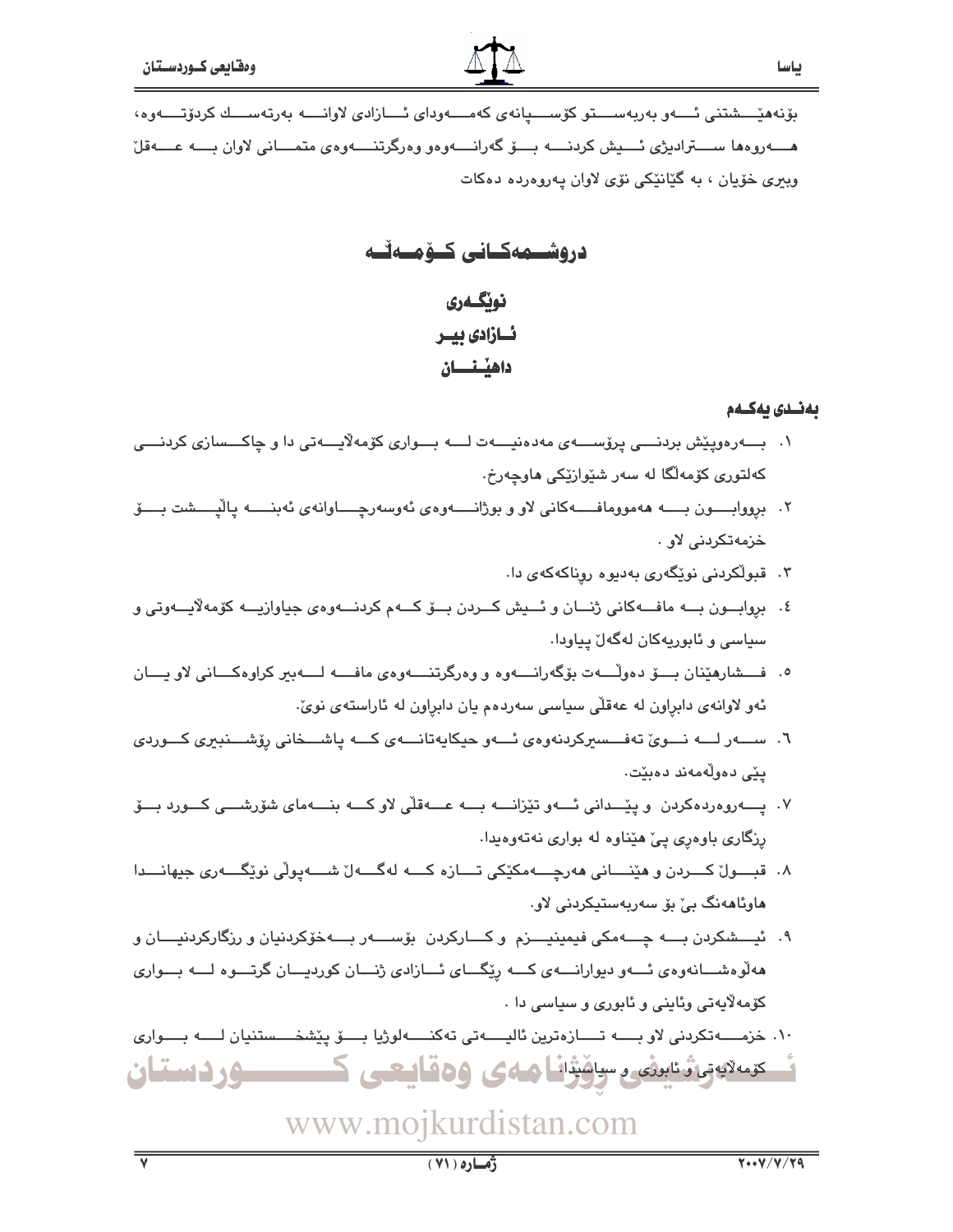- ١٢.هه لويّـــست وهرگــــرتن لــــــه هــــــه ر تـــــاقم و ئايـــــديا و كۆمـــــه ليك بـــــهنارهواو ئيدانــــــهكردن و رسواکردن که دهست دریْژی بو مافهکانی لاوان بکات به نارهوا.
- ۱۳. لێکولێنـــهوهوه و بهدواداچـــون بـــۆ وهرگرتنـــهوهى مـــافى لاوان لـــه لايـــهن دهولنّـــهوه لــــهڕوى ياساي و سياسي و کۆمەلايەتيەوە.
- ١٤ھـــاودێرى كردنـــى دام ودەزگاكـــانى حوكمــــەت لــــه گەنـــدەلّى و كــــەموكورى كارمەنـــدانى لــــه بواری جێبهجێِکردنی فهرمانهکاندا.
- ١٥.پەيوەنـــدى بەســـتن لەگـــەلّ رێكخـــراوە نێونەتەوەييــــە جيهانيەكانـــدا وەكـــو پردێـــك بـــۆ ناردنسه دهرهوهو يسشتگيرى كردنسى ئسهو لاوانسهى بسه مهبهسستى خوينسدن يسان بسق هسهر كارێِكى رۆشنبېرى رولەدەرەوەي وولات بكەن .



www.mojkurdistan.com

ياسا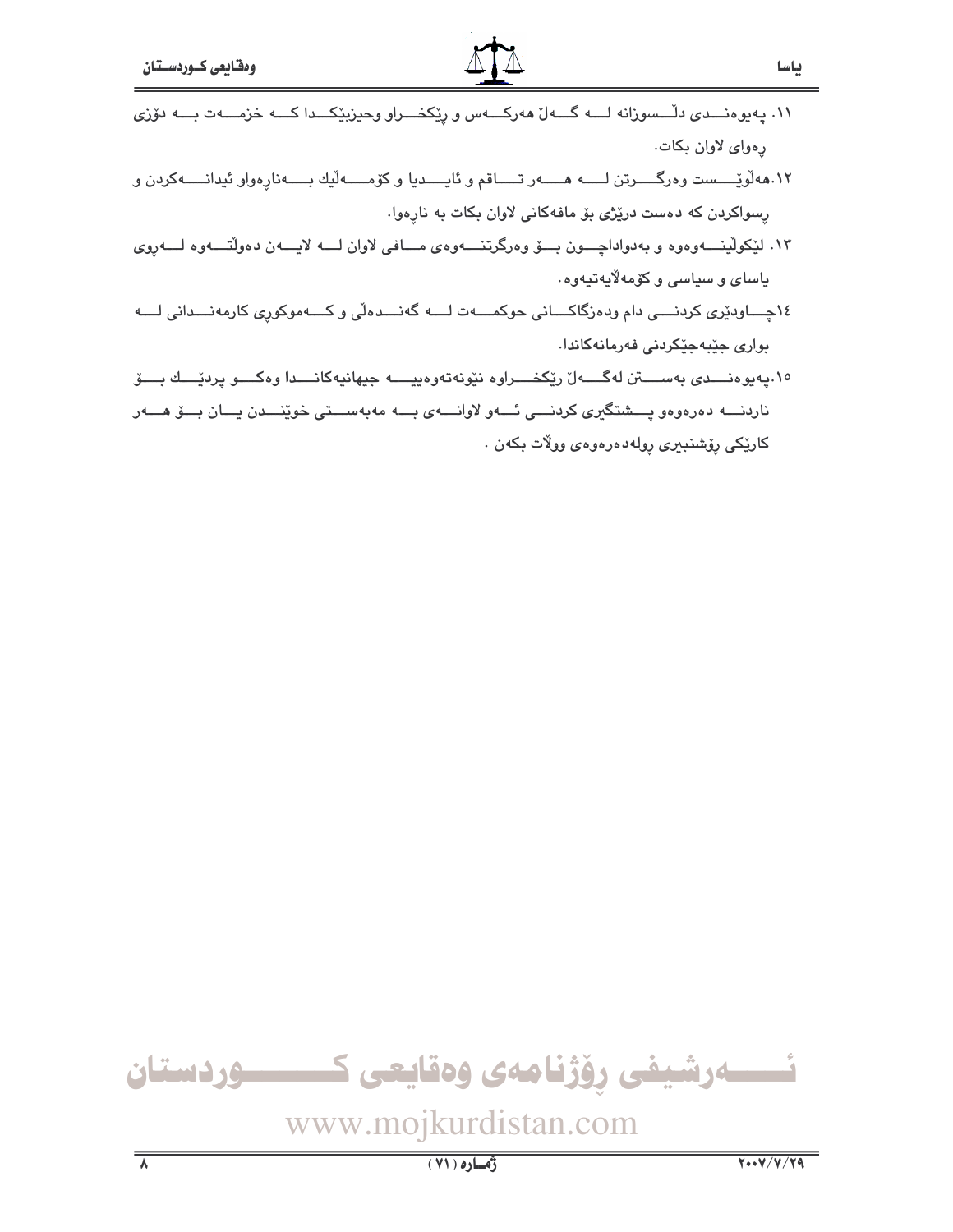ياسا

يسم اللَّه الرَّحمن الرَّحيم

إقليم كوردستان — العـراق رئاسة الأقليم الرئيس

بأسم الشعب قدار رقبه (٢٤) لسنة ٢٠٠٧

فانون ملحق فانون الإدعاء العام

وفيقا للصلاحيــات الممنــوحـــة لنا فــى الفقرة الأولى من المادة العاشرة لقانون رئاسة إقليم كوردسـتان — العــــراق رقــــم (١) لســــنة ٢٠٠٥ المعـدل و بناءاً على ما شرعه المجلس الوطني لكوردستان — العــراق في جلـسته المرقمة (٢٩) في ٢٠٠٧/٦/٢٧ قــررنا إصــدار :

> فانون ملحق فانون الإدعاء العام رقم (١٥٩) لسنة ١٩٧٩ في افليم كوردستان ـ العراق

> > المادة الأولى:

يعد أعضاء الإدعاء العام المستمرون في الخدمة حكاماً وفق الدرجات والـصنوف والأقدميـة والمناصب الـتى هم عليها عند صدور هذا القانون وتسرى عليهم الأحكام التي تسرى على الحكام ويتمتعون بجميع حقوق الحكام وامتيازاتهم.

المادة الثنانية :

تحتسب سنوات خدمة أعـضاء الإدعـاء العـام المـشمولون بحكـم المـادة (١) مـن هـذا القـانون ، وأصـنـافهم ومناصبهم وأقدميتهم لأغراض تطبيق أحكام قانون السلطة القضائية لاقليم كوردستان رقم (١٤) لسنة ١٩٩٢ المعدل أو أي قانون آخر يحل محله .

المادة الثبالثة :

يستمر أعضاء الإدعاء العام المشمولون بحكم هذا القانون بأداء مهامهم المنصوص عليهـا فى قـانون الإدعـاء العام رقم (١٥٩) لسنة ١٩٧٩ المعدل.

المادة الرابعة :

1 يوقف العمل بْالفقراتْ أولاً ويثانياً وْيَالتاً من المادة رقم (١) من قانون الإيجاء العـام رقـم (١٥٩) لبلننة ١٩٧٩، المعدل في اقليم كوردستان ويحل مُحلها ما يلي:ـ<br>UTCLISTAN.COM www.mo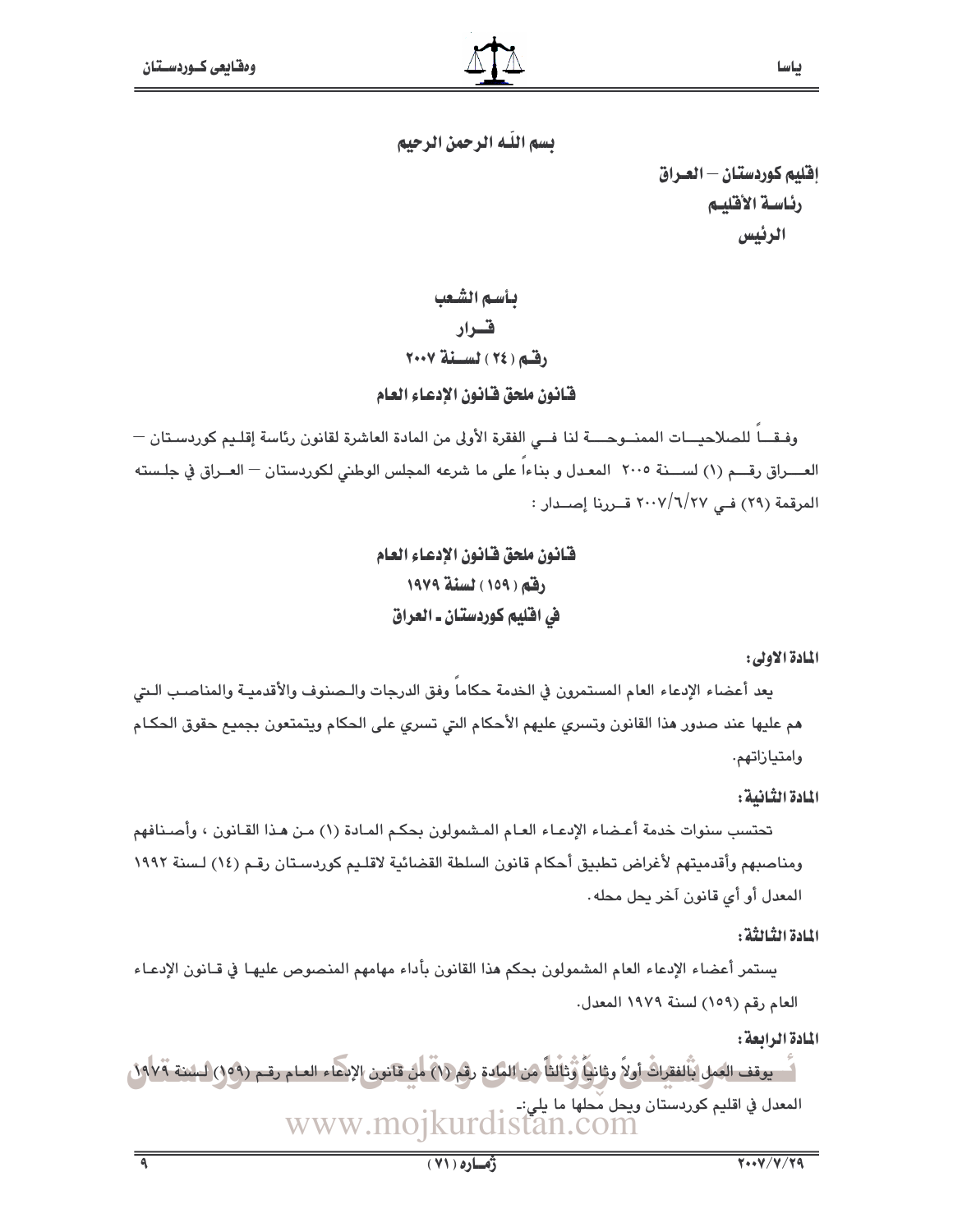| ومقايعي كسوردستان                                                                                                              | ╩╽╩                                                                                          |                                                       |
|--------------------------------------------------------------------------------------------------------------------------------|----------------------------------------------------------------------------------------------|-------------------------------------------------------|
| <b>أولاً:</b> حمايــــة نظــــام اقلــــيم كوردســــتان وأســــسه والأمــــوال العامــــة في اطــــار مراقبــــة المــــشروعية |                                                                                              |                                                       |
|                                                                                                                                |                                                                                              | وترسيخ سيادة القانون وسلامة تطبيق أحكامه.             |
| <b>ثَانيـــاً</b> : الإســـهام مـــع القـــضاء والجهـــات المختـــصة في الكــشف الــسريع عـــن الأفعـــال الجرميـــة والعمـــل |                                                                                              |                                                       |
| علــى ســرعة حــسم القـــضايا وتحاشـــي تأجيـــل المحاكمـــات بــدون مـــبرر لاســـيما الجـــرائم الـــتي                      |                                                                                              |                                                       |
|                                                                                                                                |                                                                                              | تمس أمن الاقليم ونظامه الديمقراطي.                    |
|                                                                                                                                |                                                                                              | المادة الخامسة:                                       |
|                                                                                                                                |                                                                                              | يوقف العمل بالمادة (٤٢) من القانون ويحل محلها مايلي:ـ |
|                                                                                                                                | أولاً: يحدد وزير العدل محل عمل عضو الإدعاء العام ، بعد صدور مرسوم من رئاسة الاقليم بتعيينه . |                                                       |
|                                                                                                                                | <b>ثَـانيباً:</b> يمارس عضو الإدعاء العام عمله بعد أدائه اليمين الآتية:ـ                     |                                                       |

﴿ أقسم بالله العظيم أن أقوم بأداء واجباتي على أحسن وجه وبالحق والعدل وأن أطبق القوانين بأمانة ونزامة وحياد والله على ما أقول شهيد﴾.

ثَالثَـّاً: يؤدي رئيس الإدعاء العام اليمين أمام رئيس الاقليم بحضور وزير العدل ويـؤدي أعـضاء الإدعـاء العـام الآخرون اليمين أمام مجلس القضاء في الاقليم.

المادة السادسة:

بوقف العمل بالفقرة (٦) من المادة (٤٩) من القانون رقم (١٥٩) لسنة ١٩٧٩ المعدل.

المادة السائعة:

يوقف العمل باستخدام المصطلحات التالية في الاقليم ( أهداف الثورة ، القطاع الاشتراكي ، مجلس العدل ، أبي غريب) كمـا ويحـل مـصطلح (منظمـات المجتمـع المـدني) محـل مـصطلح (المجـالس الـشعبية والمنظمـات الاجتماعية) الواردة في القانون رقم (١٥٩) لسنة ١٩٧٩ المعدل.

المادة الثامنة :

تحل عبارة (رئيس الاقليم) محل عبارة (رئيس الجمهوريـة) وعبـارة (مرسـوم رئاسـة الاقلـيم) محـل عبـارة (مرسوم جمهوري) وعبارة (مجلس القضاء) محل عبارة (مجلس العدل) مم حذف عبارة (مجلس قيـادة الثـورة) أينما وردت في قانون الإدعاء العام لغرض تطبيق أحكامه في اقليم كوردستان.

المادة التاسعة:

لا يعمل بأي نص قانوني او قرار يتعارض مع أحكام هذا القانون.

المادة العاشرة:

ينفذ هذا القانون اعتباراً من تاريخ إصداره وينشر في الجريدة الرسمية (وقائع كوردستان).

مستعود البنارزاني رئيس اقليم كوردستان ـ العراق رِوَژنامەی وەقايعى ك <u>سوردستان</u> **ے رتنیلشی** ١٧ / پوشپەر / ٢٧٠٧ كورديةwww.mojkurdistan.com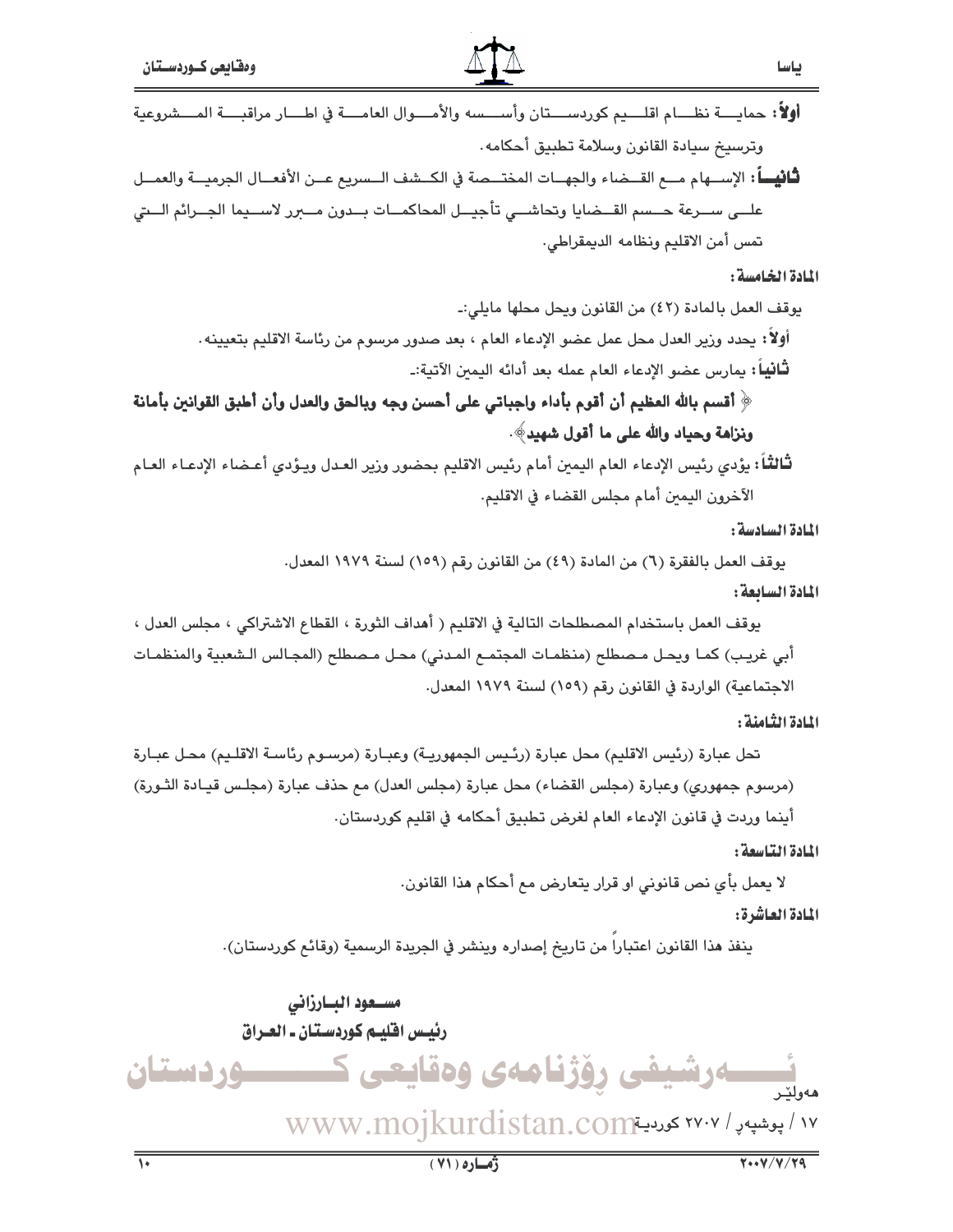٨ / تموز / ٢٠٠٧ میلادیـة ٢٣ / جمادى الثانى / ١٤٢٨ هجريـة

تسم الله الرحمن الرحيم

اقليم كوردستان - العراق رئاسة إلاقليم الرئيس

# باسم الشعب هرار رفق ( ٢٦ ) لسنة ٢٠٠٧

# ضَّانُونَ موزانةٌ أَهْلِيم كوردستان ـ العراق للفترة من ٧٠٧/١/٧٠٠٧ لغاية ٧٠٠٧/١٢/٣١

وفقا للصلاحيات الممنوحة لنا في الفقرة الأولى من المادة العاشرة لقانون رئاسة إقليم كوردستان — العراق رقم (١) لسنة ٢٠٠٥ المعدل و بناءاً على ما شرعه المجلس الوطني لكوردستان — العراق في جلسته المرقمة ( ٣٤ ) في ١٨/ ٧ / ٢٠٠٧ قررنا إصدار:

# قانون رقم (٢٠) لسنة ٢٠٠٧ فانون موازنة افليم كوردستان ـ العراق للفترة من ٧٠٧/١/٧٠٠ لغاية ٧٠٠٧/١٢/٣١

### المادة الاولى:

يرصد لنفقات السنة المالية /٢٠٠٧ مبلغ قدره (٧٨٤٧٦٦٠) فقط ( سبعة ترليون وثمانمائة وسبعة واربعون ملياراً وستمائة وستون مليون دينار) ويوزع كالأتى:

- **أولاً:** مبلغ قدره (٢٢٨٥٥٥٦) فقط ( ترليونان ومائتان و خمسة و شانون ملياراً و خمسمائة و ستة و خمسون مليون دينار) لنفقات المشاريع الرأسمالية.
- **ثانياً:** مبلغ قدره (٥٥١٨٢٨٧) فقط ( خمسة ترليون و خمسمائة و ثمانية عشر ملياراً و مائتان و سبعة و ثمانون مليون دينار) للنفقات التشغيلية.

ثالثاً: مبلغ قدره (٤٣٨١٧) فقط ( ثلاثة و اربعون ملياراً و ثمانمائة و سبعة عشر مليون دينار) لنفقات المجلس الوطني لكوردستان ـ العراق.

# المادة الثانية:

تقدر ايرادات موازنة اقليم كوردستان للسنة المالية ٢٠٠٧ من اجمالي نفقات الموازنة الفدرالية (٥٩٨٢٢٥٦) فقط (خمسة ترليون وتسعمائة واثنان وثمانون ملياراً وثلاثمائة وستة وخمسون مليون دينار).

### النادة الثنائثة :

تتولى وزارة المالية لاقليم كوردستان العراق تمويل حسابات الوزارات والادارات وفق الموارد المالية المتاحة.

### المادة الرائمة:

َلَّاسِ المجلسِ الرُّطني لكُوردستان الْجُرَّاقِ الجراء المتاقلة شمن الميزانية الخاصة بالمجلس.<br>-<u>سوردستان</u> المادة الخامسة:

# www.mojkurdistan.com